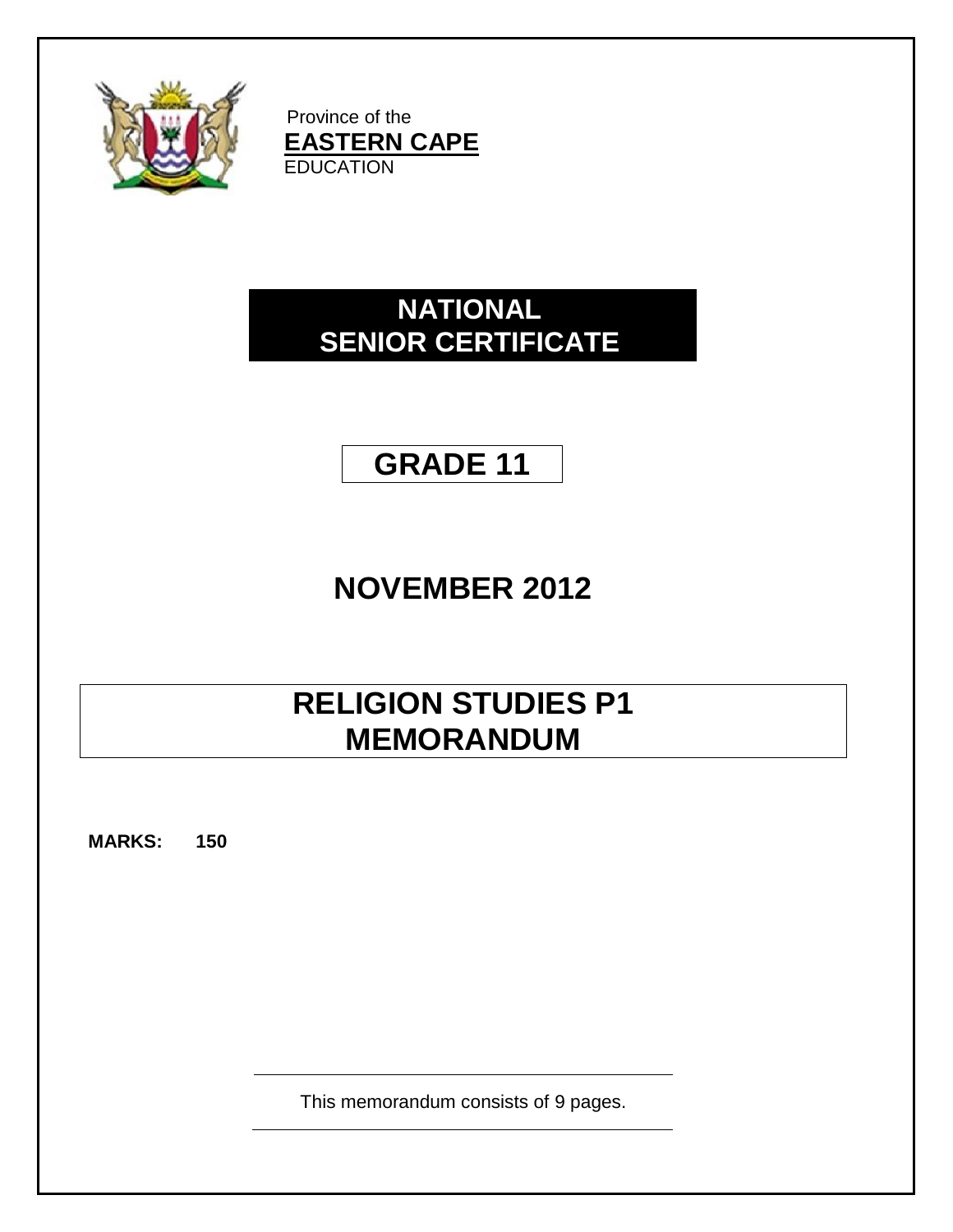## **SECTION A**

## **QUESTION 1 (COMPULSORY)**

|     |                                           | <b>TOTAL SECTION A:</b>                                                                                             | 50                              |
|-----|-------------------------------------------|---------------------------------------------------------------------------------------------------------------------|---------------------------------|
|     | 1.5.2                                     | Islam<br>$\bullet$<br>Christianity<br><b>Buddhism</b><br>Baha'i'<br>(Any 3 x 2)                                     | (6)                             |
| 1.5 | 1.5.1                                     | <b>Drugs</b><br>$\bullet$<br>Alcohol<br>$\bullet$<br>Gambling<br>Prostitution<br>(Any 2 x 2)                        | (4)                             |
| 1.4 | 1.4.1<br>1.4.2<br>1.4.3<br>1.4.4<br>1.4.5 | False<br><b>True</b><br><b>True</b><br><b>True</b><br><b>True</b>                                                   | (2)<br>(2)<br>(2)<br>(2)<br>(2) |
| 1.3 | 1.3.1<br>1.3.2<br>1.3.3<br>1.3.4<br>1.3.5 | C<br>Sangoma<br><b>Jesus of Nazareth</b><br>D<br>E<br>Mohammed<br>Baha'u'llah<br>A<br>B<br>Siddarta Gautama         | (2)<br>(2)<br>(2)<br>(2)<br>(2) |
| 1.2 | 1.2.1<br>1.2.2<br>1.2.3<br>1.2.4<br>1.2.5 | C<br>Isangoma<br><b>Karl Marx</b><br>B<br>Narrative<br>A<br>D<br>Myth<br>C<br>Spirtuality                           | (2)<br>(2)<br>(2)<br>(2)<br>(2) |
|     | 1.1.5                                     | Jewish place of prayer and worship.                                                                                 | (2)                             |
|     | 1.1.4                                     | A respectful conversation between people who have different religious<br>views.                                     | (2)                             |
|     | 1.1.3                                     | The strict following of a religion's beliefs and practices.                                                         | (2)                             |
|     | 1.1.2                                     | People who are committed to serving God.                                                                            | (2)                             |
| 1.1 | 1.1.1                                     | People who do not have a permanent place to live and who move from<br>place to place in search of food and shelter. | (2)                             |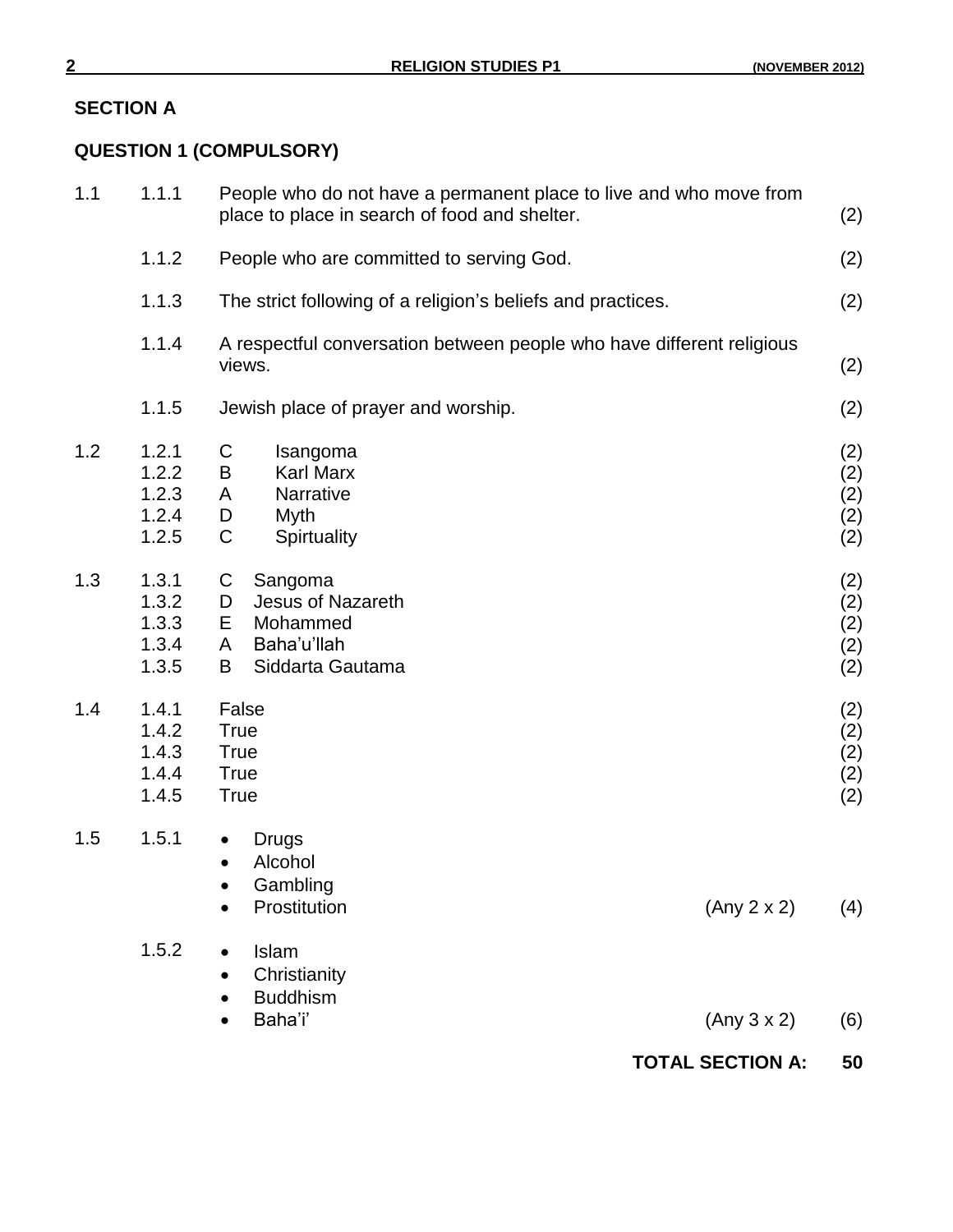## **SECTION B**

Answer any TWO of the four questions in this section.

### **QUESTION 2**

| 2.1     | 2.1.1 | Yes.<br>The Native American society has gone through many changes.                                                                                                                                                                                                                                                                                                                 | (4) |
|---------|-------|------------------------------------------------------------------------------------------------------------------------------------------------------------------------------------------------------------------------------------------------------------------------------------------------------------------------------------------------------------------------------------|-----|
|         | 2.1.2 | Rituals are a religious observance, intended to remind of a sacred<br>(a)<br>occasion or to bring a sacred presence about.                                                                                                                                                                                                                                                         | (2) |
|         |       | Deities are gods.<br>(b)                                                                                                                                                                                                                                                                                                                                                           | (2) |
|         | 2.1.3 | Animals, like humans, are powerful and spiritual beings.                                                                                                                                                                                                                                                                                                                           | (2) |
|         | 2.1.4 | The way in which the community was organised began to change.<br>$\bullet$<br>Rituals related to farming replaced rituals related to hunting.<br>The position of women in society improved.<br>(Any 2 x 2)<br>$\bullet$                                                                                                                                                            | (4) |
|         | 2.1.5 | <b>Priests</b>                                                                                                                                                                                                                                                                                                                                                                     | (2) |
| $2.2\,$ |       | <b>African Traditional Religion</b><br>Judaism<br>Hinduism<br>(Any 2 x 2)                                                                                                                                                                                                                                                                                                          | (4) |
| 2.3     | 2.3.1 | Mission comes from the Latin word <i>mittere</i> which mean, 'to send'.<br>$\bullet$<br>The word is associated with Christ sending his disciples out to<br>$\bullet$<br>preach the Christian message.<br>'Mission' and 'missionary' are often used in an extended sense to<br>$\bullet$<br>refer to all religions that make deliberate attempts to gain followers<br>from outside. | (6) |
|         | 2.3.2 | Evangelism is a form of mission which focuses on fallen or non-<br>$\bullet$<br>active members of their religion rather than outsiders.<br>It meant to convert one to another religion, for example the<br>$\bullet$<br>Christian belief.<br>For Christians it is the last instruction that Jesus gave to His<br>disciples.                                                        | (6) |
|         | 2.3.3 | In Greek, the word eluthos means stranger or convert.<br>$\bullet$<br>In Latin it became procelytus.<br>$\bullet$<br>It was used to refer to someone who converts from one religion to<br>$\bullet$<br>another.<br>Proselytization refers to the activity of making proselytes.                                                                                                    | (6) |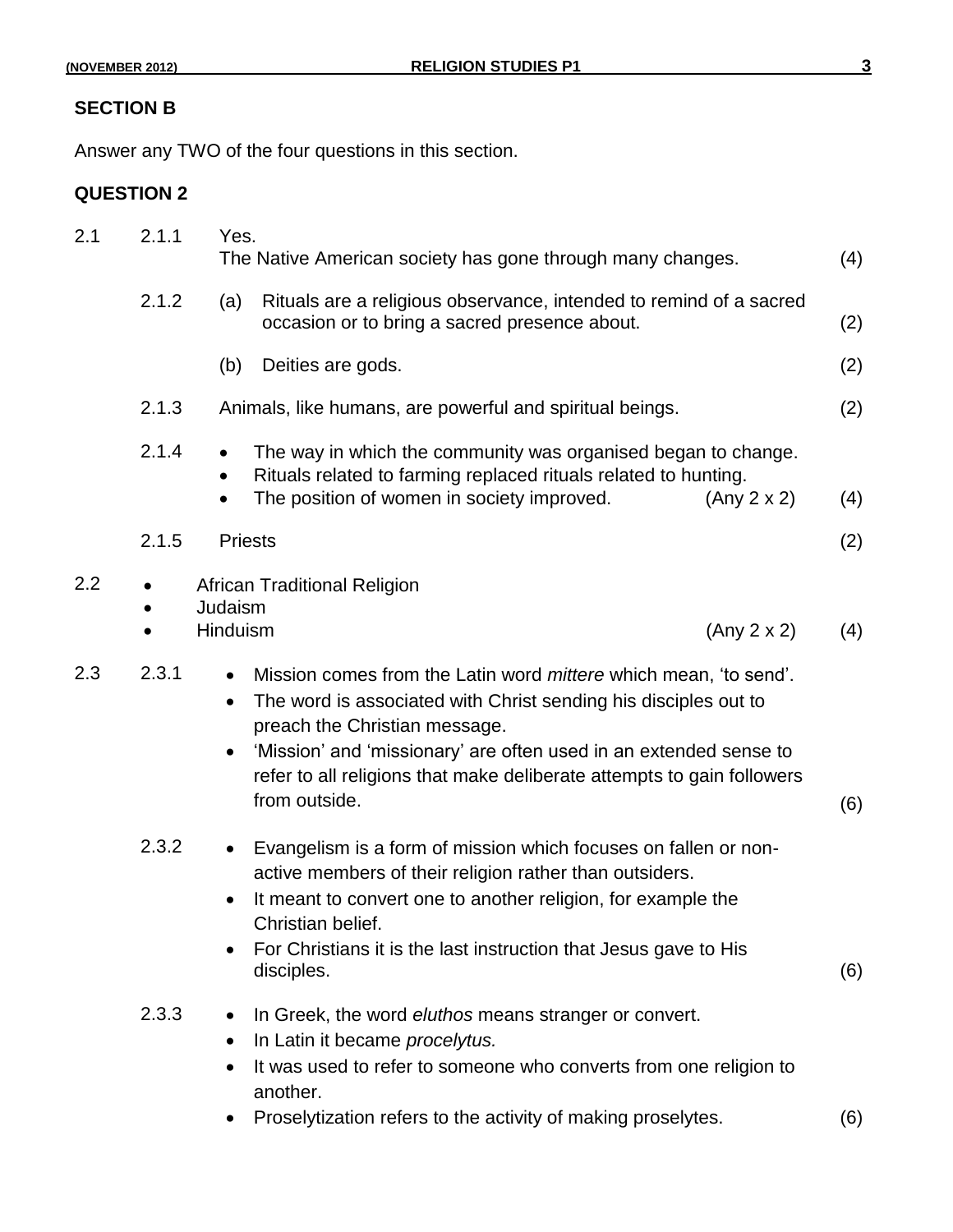| 4     | <b>RELIGION STUDIES P1</b>                                                                                                                                                                                                                                                         | (NOVEMBER 2012) |
|-------|------------------------------------------------------------------------------------------------------------------------------------------------------------------------------------------------------------------------------------------------------------------------------------|-----------------|
| 2.3.4 | The spread of Christianity.<br>When European countries took over different parts of the world<br>by force.<br>Christianity becomes the official religion of the colonies<br>established by European countries.<br>Under colonial law, people were forced to practice Christianity. | (6)             |
| 2.3.5 | • Ecumenism is an effort to recover the unity of Christian churches.<br>It is the coming together of different churches to work with one<br>another.<br>The movement led to the World Council of Churches.                                                                         | (6)<br>[50]     |

#### **QUESTION 3**

- 3.1 Sounds can be symbols.
	- Sound of a bell coming from a church tower communicating to Christians that a sacred ceremony or event is taking place.
	- Bell sounds are used in Hindu services as well.
	- Buddhist used bells or gongs or other ways of producing the sacred *Om* sound.
	- Clothes can be religious symbols.
	- For example, the red blouse, white hat and black skirt of the Manyano women in the Methodist Church symbolise sin (black skirt), the blood of Jesus (red blouse) and purity after being cleansed by the blood (white hat).
	- Smells can be religious symbols.
	- Incense produces smoke which rises up as an offering to God or the Supreme Being.
	- It can also make a room look and feel mysterious.
	- Gestures and actions can be religious symbols.
		- $\triangleright$  Making the sign of the cross in Christianity.
		- $\triangleright$  Prostrating oneself in Islam.
		- $\triangleright$  Bowing in Buddhism.
		- Circling the *arati* in Hinduism. (10)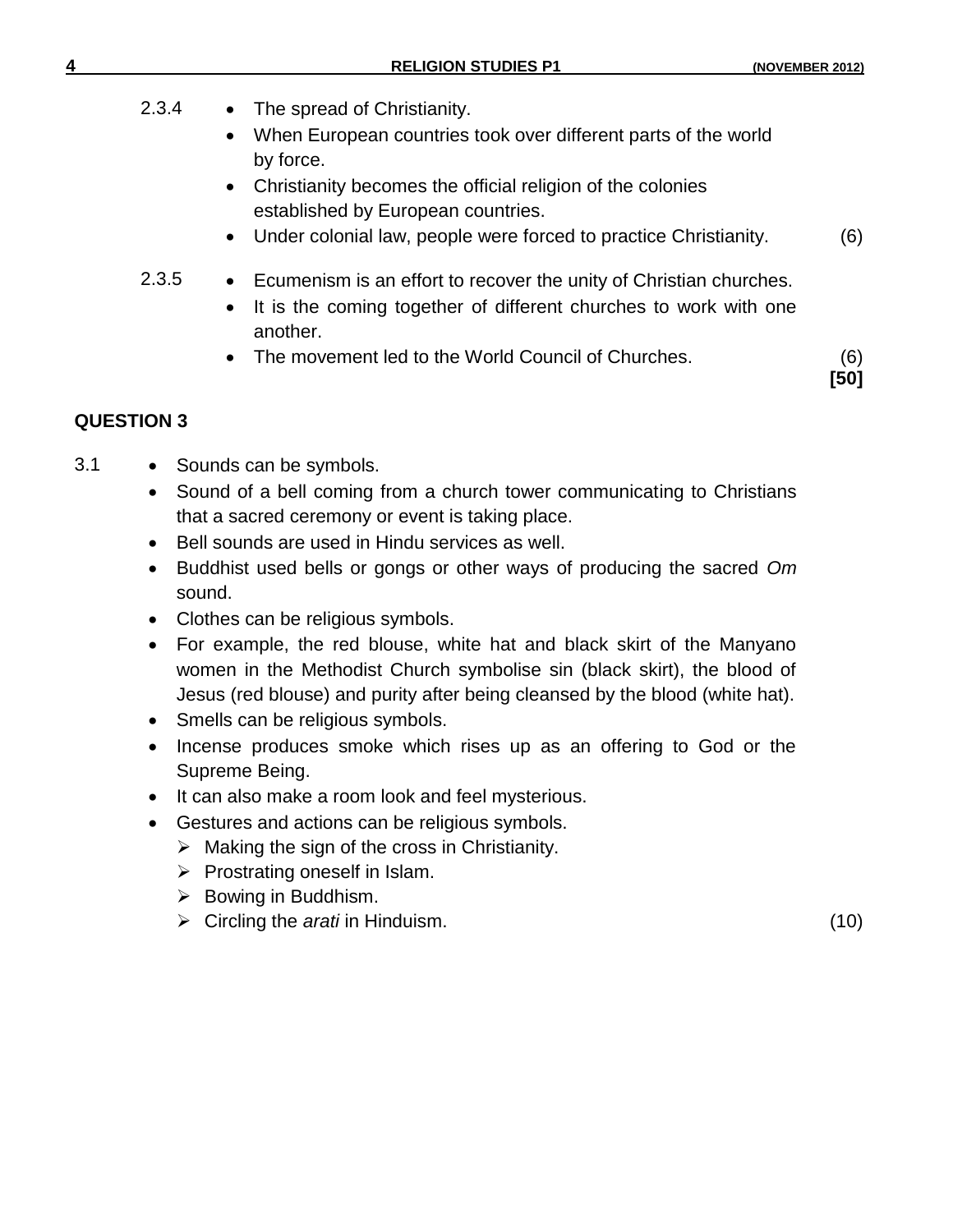- 3.2 The word worship means to place high value on someone, or something.
	- It expresses belief, as well or feelings of admiration and adoration.
	- It is part of human experience that can give people a sense of identity and belonging which goes beyond social, economic and cultural differences.
	- Worship is essentially based on relationship.
	- It implies to respect and give honour to a person or a divine being.
	- To pray means to communicate with God.
	- This can be in the form of a written text, or spontaneous words spoken from your heart.
	- Some people pray directly to God, whereas others pray through ancestors, through the Virgin Mary and through other deities.
	- Prayer involves praise, confession, asking and thanking.
	- People can pray out loudly or silently, individually or together as a group.
	- Meditation usually takes place in an atmosphere of quiet and serves to help the mind and spirit.
	- It is a way of opening your mind to wider visions, or to exercise the mind by thinking deeply about something specific. (10)
- 3.3 Dialogue begins when people meet and begin communication with one another.
	- Dialogue is not limited to people of different religions sitting around a table and comparing the teachings of their respective faiths.
	- What dialogue really means is that people of different faiths talk to each other in real life situations.
	- It is when ordinary people of different faiths enter into dialogue with one another that relationships are established and that they start sharing their common humanity.
	- Dialogue is therefore extremely important in situations of religious diversity.
	- The more people of different faiths are in contact with each other, the more they will enter into dialogue with each other. (10)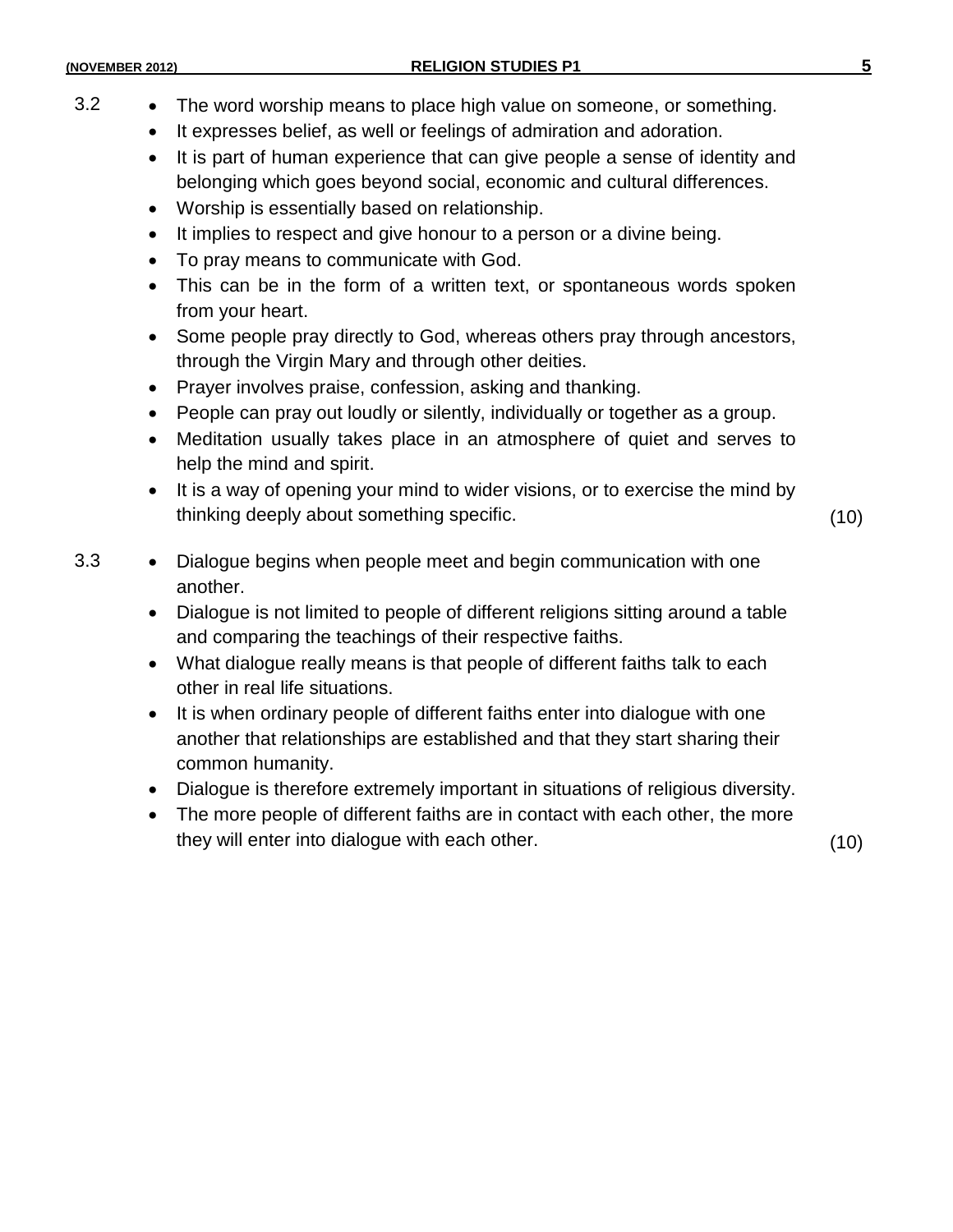| 6   |                                                                                                                                                            | <b>RELIGION STUDIES P1</b>                                                                                                                                                                                                                                                                                                                                      | (NOVEMBER 2012)               |
|-----|------------------------------------------------------------------------------------------------------------------------------------------------------------|-----------------------------------------------------------------------------------------------------------------------------------------------------------------------------------------------------------------------------------------------------------------------------------------------------------------------------------------------------------------|-------------------------------|
| 3.4 | 3.4.1<br>believed to be the truth.<br>$\bullet$<br>important to religion.                                                                                  | A myth is a story of supernatural beings of the past that is<br>Myths offer explanation how inexplicable natural phenomena,<br>social customs and so on came to existence.<br>Myths are used to explain the deeper meaning of life.<br>A narrative is an account of events, experiences and so on that is<br>A narrative also has a purpose of moral teachings. |                               |
|     | their religion.                                                                                                                                            | Myths and narratives are important as they tell us more about the<br>accounts and stories of different religions.<br>Myth and narratives help people to understand their culture and                                                                                                                                                                            | (10)                          |
|     | 3.4.2<br>world.                                                                                                                                            | People needed to feel that animals had an important place in the<br>People imagined that animals must be able to think and feel like<br>humans, and that therefore they could talk.                                                                                                                                                                             | (4)                           |
| 3.5 | $\bullet$<br>It allows them to celebrate and remember their history.<br>$\bullet$<br>It strengthens group ties where this ritual takes place.<br>$\bullet$ | It brings people together with common beliefs and interests.                                                                                                                                                                                                                                                                                                    | $(3 \times 2)$<br>(6)<br>[50] |
|     | <b>QUESTION 4</b>                                                                                                                                          |                                                                                                                                                                                                                                                                                                                                                                 |                               |
| 4.1 | 4.1.1<br>$\bullet$<br>specific or prescribed way.<br>٠                                                                                                     | Rituals are special acts that are performed at special times in a<br>Rituals can be religious or secular, important or insignificant.                                                                                                                                                                                                                           |                               |

- There is no culture on earth without rituals.
- They are a universal phenomenon.
- For example, for some people going on a Sunday to church, is a ritual.
- The acts people perform when they practice religion is called rituals. rituals. (6)
- 4.1.2 Son of the commandment. (2)

|   | 4.1.3 Judaism | (2)    |
|---|---------------|--------|
| . |               | $\sim$ |

4.1.4 Torah (2)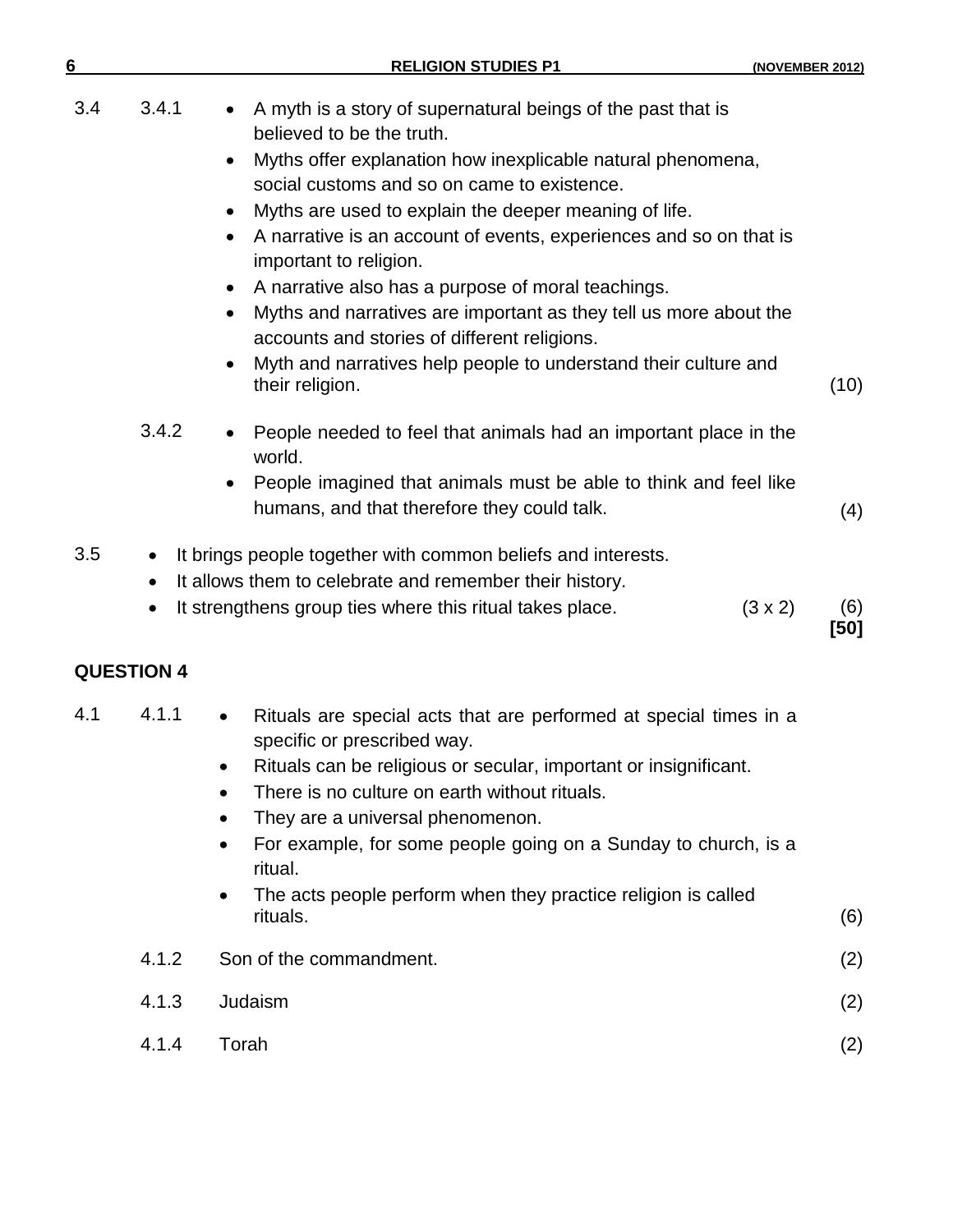| (NOVEMBER 2012) |       | <b>RELIGION STUDIES P1</b>                                                                                                                                                                                                                                                                                                                                                                                                        |      |
|-----------------|-------|-----------------------------------------------------------------------------------------------------------------------------------------------------------------------------------------------------------------------------------------------------------------------------------------------------------------------------------------------------------------------------------------------------------------------------------|------|
|                 | 4.1.5 | Synagogue                                                                                                                                                                                                                                                                                                                                                                                                                         | (2)  |
| 4.2             | 4.2.1 | Secular state<br>It does not interfere with religious matters.                                                                                                                                                                                                                                                                                                                                                                    | (4)  |
|                 | 4.2.2 | State where the existence of God or a supreme being is denied.<br>Albania/China/Vietnam/North Korea                                                                                                                                                                                                                                                                                                                               | (4)  |
|                 | 4.2.3 | It is the freedom to worship in the religion of your choice.<br>$\bullet$<br>Attendance of religious activities must be free and voluntarily<br>practiced.<br>Religious practices must be practiced on an equal basis in the<br>school.<br>Respect for the religious practices of learners from different<br>$\bullet$<br>religions.<br>(Any 3 x 2)                                                                               | (6)  |
|                 | 4.2.4 | When you treat people of other religions different than those of your<br>own religion.                                                                                                                                                                                                                                                                                                                                            | (2)  |
| 4.3             | 4.3.1 | (a)<br>Hallowed be thy name.<br>Thy Kingdom come.<br>Thy will be done on earth as it is in heaven.<br>(Any 2 x 2)                                                                                                                                                                                                                                                                                                                 | (4)  |
|                 |       | (b)<br>• Give us this day our daily bread.<br>Forgive us our trespasses.<br>Lead us not into temptations, but deliver us from evil.<br>(Any 2 x 2)                                                                                                                                                                                                                                                                                | (4)  |
|                 | 4.3.2 | The person is longing for, 'thy Kingdom come, thy will be done on earth<br>as it is in heaven.'                                                                                                                                                                                                                                                                                                                                   | (2)  |
| 4.4             | 4.4.1 | Give them love and compassion.<br>Treat them with dignity and non-judgementalism.<br>Educate them about openness around sex and sexuality.<br>Condemning discrimination against people with HIV/Aids.<br>$\bullet$<br>Recognise the unity in diversity.<br>Encourage open discussion and dialogue around sensitive issues.<br>Put pressure on the government to provide access to treatment to<br>them.<br>Spiritual counselling. | (10) |

**[50]**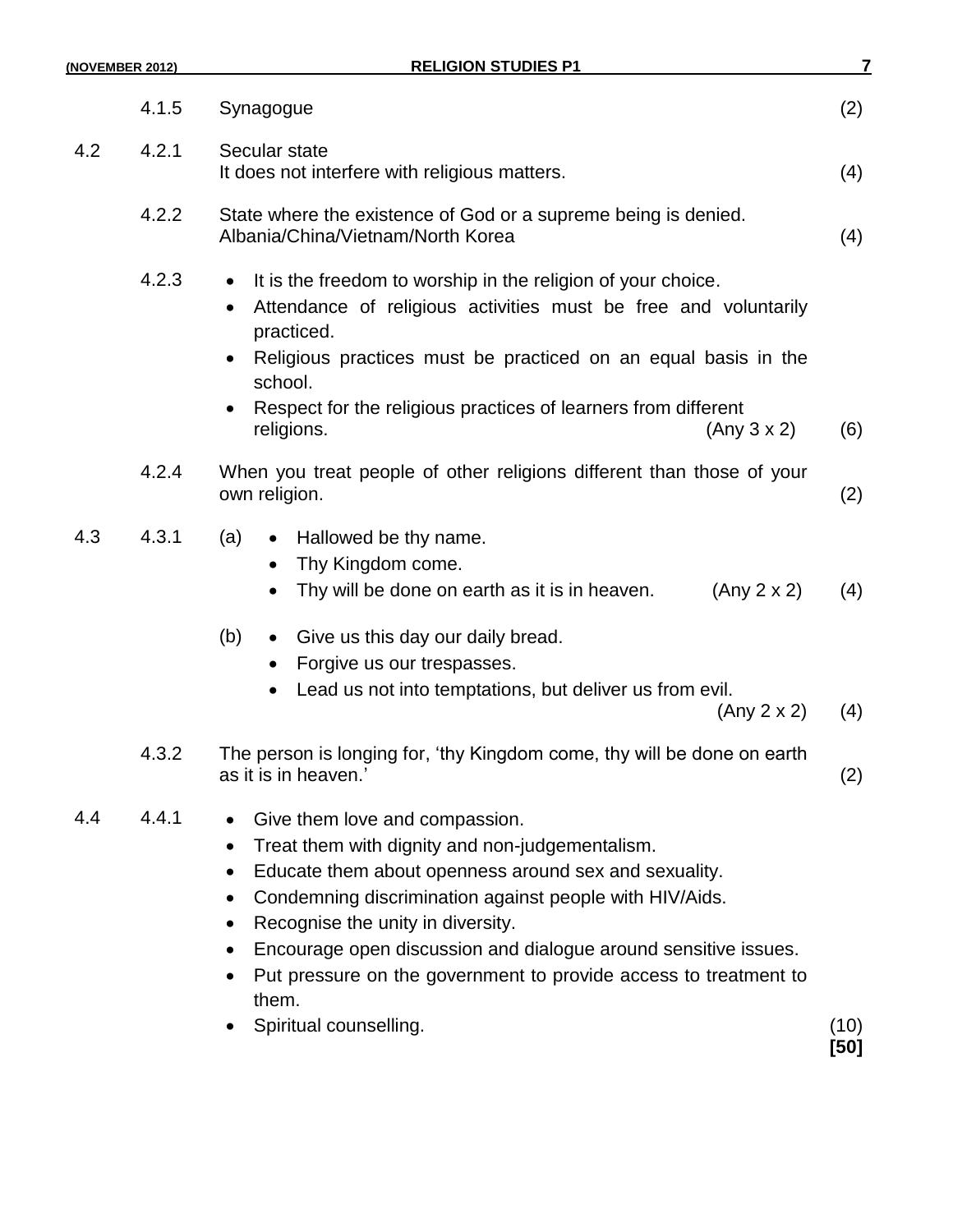## **QUESTION 5**

| 5.1 | 5.1.1                                            | She demonstrated her faithfulness and purity by walking on fire.                                                                                                                                                                                                                                                                                                                                                                                                                                                       | (2)  |
|-----|--------------------------------------------------|------------------------------------------------------------------------------------------------------------------------------------------------------------------------------------------------------------------------------------------------------------------------------------------------------------------------------------------------------------------------------------------------------------------------------------------------------------------------------------------------------------------------|------|
|     | 5.1.2                                            | They have a prominent role in the religion.<br>They are respected just as men are (treated as equals to men).<br>$\bullet$<br>The fire walking festival is based on the heroic act of a woman.                                                                                                                                                                                                                                                                                                                         | (6)  |
|     | 5.1.3                                            | The worshippers walk barefoot through a hot pit of coals.                                                                                                                                                                                                                                                                                                                                                                                                                                                              | (2)  |
| 5.2 | $\bullet$<br>$\bullet$<br>$\bullet$<br>$\bullet$ | The environment does not belong to us.<br>It belongs to God.<br>Christianity inherited the stewardship principal from Judaism.<br>The principle is still followed today by most churches.<br>In recent years a few evangelistic churches have started to preach that we<br>need not take care of the environment.<br>This care will be meaningless once Jesus returns.<br>Some say Jesus will only return once the last tree has been cut down.<br>The majority of Christians and Christian churches reject this view. | (10) |
| 5.3 | 5.3.1                                            | In favour: Sports/Family outings/Play games/Read/Watch TV<br>Against: Drugs/Alcohol/Gambling/Prostitution/Pornography                                                                                                                                                                                                                                                                                                                                                                                                  | (8)  |
|     | 5.3.2                                            | Leisure activities that religions support are generally not a problem.<br>$\bullet$<br>During these activities people enjoy themselves when their work is<br>done.<br>Leisure activities which religions condemn because they are not<br>healthy and generally frowned upon.                                                                                                                                                                                                                                           | (4)  |
|     | 5.3.3                                            | The Hindus believe that gambling can cause a lot of suffering.<br>$\bullet$<br>It can also harm your good name.<br>Buddhist believes that gambling can lead to evil consequences.<br>For the Muslims the drink of alcohol and gambling is abominable<br>and from Satan.<br>The Jews believe that gamblers are thieves.<br>Judaism also prohibited gambling and alcohol.<br>Drugs, alcohol and gambling destroy lives.<br>Christianity prohibits the abuse of alcohol and drugs because it<br>destroy lives.            | (8)  |